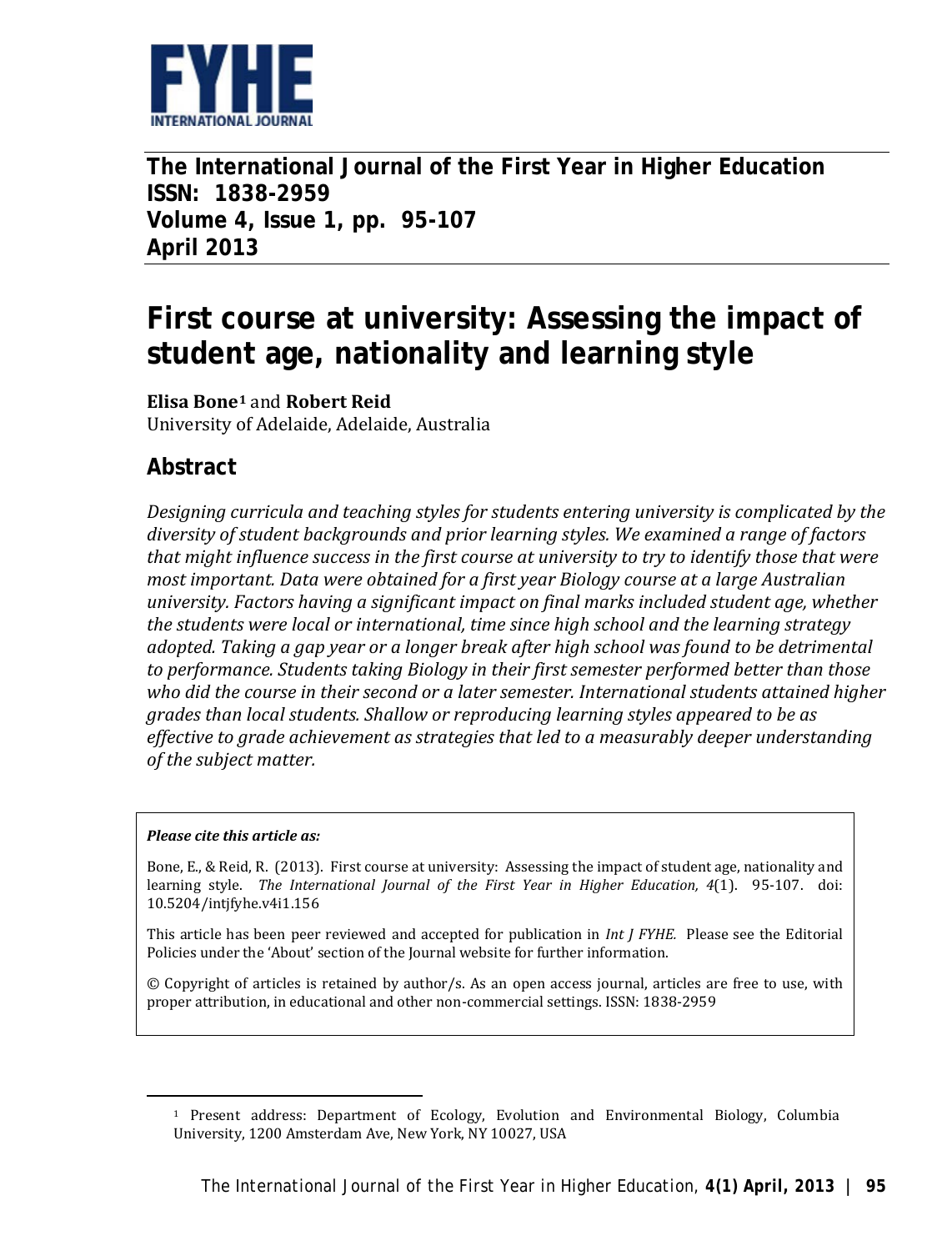# **Introduction**

The university learning environment is very different to that which final-year high school students experience. Students in their first year must deal with a range of transition issues (Krause, Hartley, James & McInnis, 2005; Schrader & Brown, 2008), all of which can significantly influence their ability to function well in the unfamiliar university environment. They are at an extremely vulnerable stage (Cook & Leckey, 1999), both personally and academically, and their methods of dealing with these issues can influence how well they settle in to the required learning pathways of university. Although a large body of research has focussed on the unique position of students experiencing the transition from high school to university—and improvements are being seen in student experience at Australian institutions (Krause et al.)—the social and academic backgrounds of students, as well as the ways in which they learn can still influence their learning experiences, their performance, and their assessment of university courses (Crisp et al., 2009). Moreover, these attributes may also be influenced by teaching methods and course presentation, which can have a profound effect on their university experience and ultimate academic performance.

The first year at university often provides students with a broad-brush overview of tertiary-level learning, comprising courses that present foundation concepts in, for example, biology, chemistry, physics or psychology, to a large number of students. These courses may act as "feeder" courses for more specialised programs, pooling students from a large number of degree programs and presenting challenges for both instructors and students (Baldwin & Koh, 2012). Differences in the social

backgrounds of students can compound transition and learning issues and make it very difficult for instructors to tailor course delivery and assessment tasks to suit the learning needs of a diverse student cohort. In the present study, we examined a number of aspects of a student's background that were considered likely to influence their performance in their first semester at university. Specifically, we<br>considered: whether the student considered: whether the student progressed directly from high school, took a gap year or returned to study after a longer break as a mature age student; whether the student completed the course in their first semester or later in their degree; whether the student was local or international, and the influence of the student's learning styles. For this, we selected the first-semester biology course *Molecules, Genes and Cells* (MGC), the largest science course at the University of Adelaide with enrolments exceeding 800 in 2012, comparing groups of students across the 2008 and 2012 academic years. The curriculum was unchanged in this period, but there were significant changes in assessment, most notably a shift from written exams and quizzes to more<br>numerous online multiple choice numerous online multiple choice questionnaires. Other "innovations" such as the provision of iPads to all Bachelor of Science students, and greater provision of online learning material, were also instituted between these years.

This study builds upon a previous recent investigation of the influence of course selection in Year 12 on performance at University (Bone & Reid, 2011). This<br>analysis showed. surprisingly. that surprisingly, students who completed biology in Year 12, but did not take chemistry, received lower marks in MGC than students with no prior study of biology, but who had completed chemistry.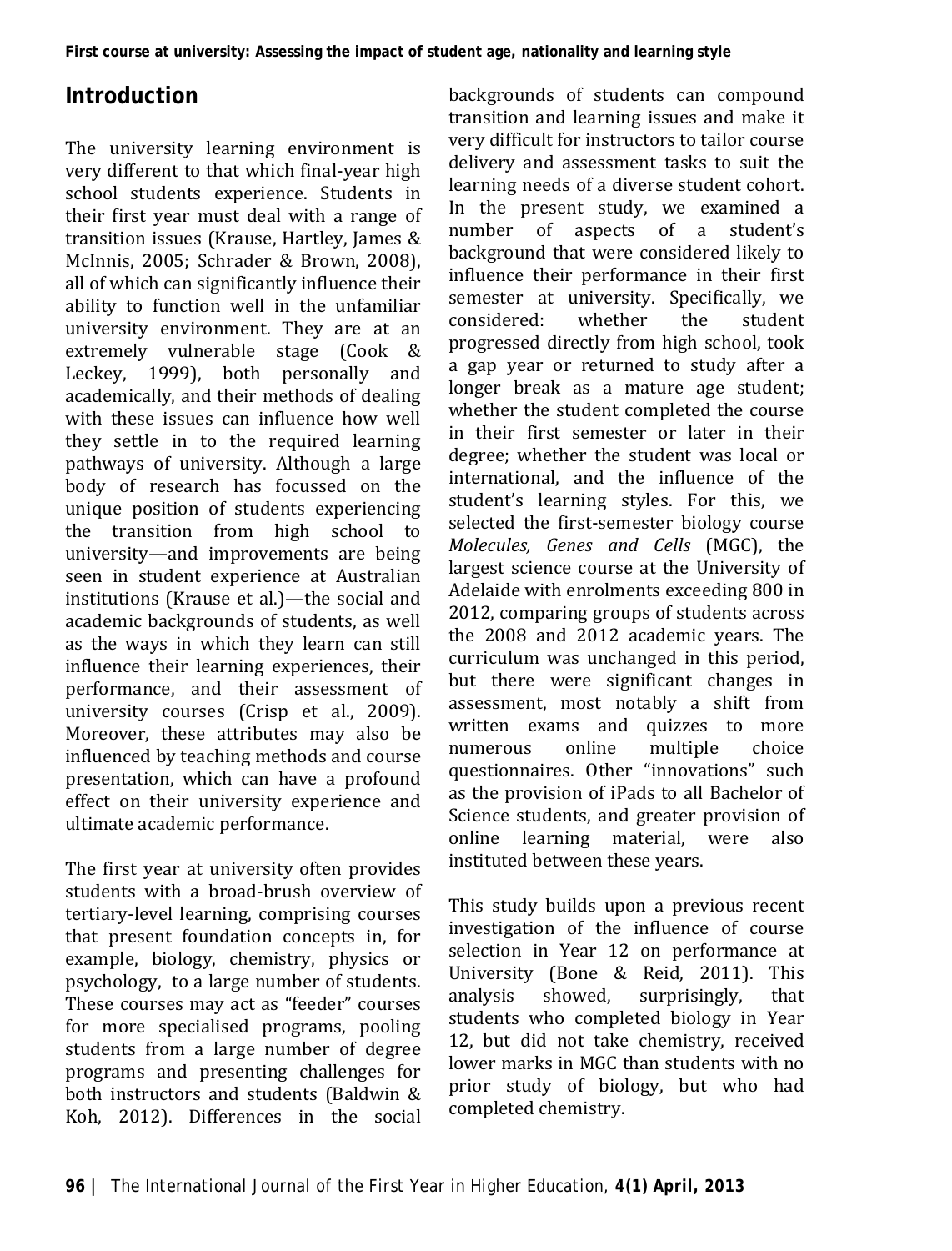#### **Methods**

### *Student background – Age, course timing and citizenship*

We analysed final grades for the firstsemester Biology course MGC during 2008 and 2012 and considered the following factors: Age (5 levels), Gap year (4 levels: no gap, 1 year since high school, 2 years, >2 years), Course timing (2 levels: MGC completed first semester at university, course completed later than first semester), and Citizenship (2 levels: international, local). The data were initially filtered to remove those students who did not sit the final exam. The course was taken by students from a number of different degrees, for example, science, arts, agriculture, engineering, as well as medical students. This latter group are generally high achievers and are subjected to a rigorous selection process for entry. As they achieved grades significantly higher than the remainder of students, their data were omitted so as not to bias the analyses. Differences in final grades between paired groups of students within each of the factor sets were analysed using *t*-tests.

### *Student learning styles*

We distributed a survey to a subset of students completing MGC in 2008 with the aim of identifying the primary learning orientations of students, differentiating<br>between deep (meaning), strategic between deep (meaning), strategic (achieving) and surface (reproducing) learning styles. The survey incorporated statements from the *Learning Styles Inventory* and the *Course Perceptions Questionnaire* formulated by Entwistle and Ramsden (1983), with some modifications (e.g. "department" replaced with "course") and consisted of 24 statements—18 relating to learning styles and 6 relating to

course perceptions. Of the 18 statements concerning learning styles, 7 evaluated the meaning orientation, 6 the achieving<br>orientation, and 5 the reproducing orientation, and 5 the reproducing<br>orientation. Students scored their orientation. Students scored their perceptions of each statement on a 5-point Likert scale. The survey was designed to give a general background on the attitudes and learning styles of the students and their relationships with their perception of the course. As it collected no data that could identify the student, the survey was not subject to approval by the Human<br>Research Ethics committee at the Research Ethics committee at University of Adelaide.

A student's overall dominant learning style was that which showed the highest average score across the three categories of questions. Correlations were performed between paired variables, and linear regression analyses were done to measure the effect of scores for each learning style on the course perceptions score. Mean scores for meaning orientations and<br>reproducing orientations were also reproducing orientations compared to gauge the effectiveness of the questions for assessing differences in learning styles, and given their very<br>different theoretical profiles. were different theoretical profiles, were expected to show a negative relationship.

Of the 121 students that completed the survey, 109 (12.97% of total course enrolment of 842 students) provided their student numbers, through which we were able to note their final MGC mark at the end of 2008. Differences between final MGC grades, according to dominant learning style, were analysed using oneway analysis of variance, with learning style as a fixed factor.

### **Results**

### *Student background – Age*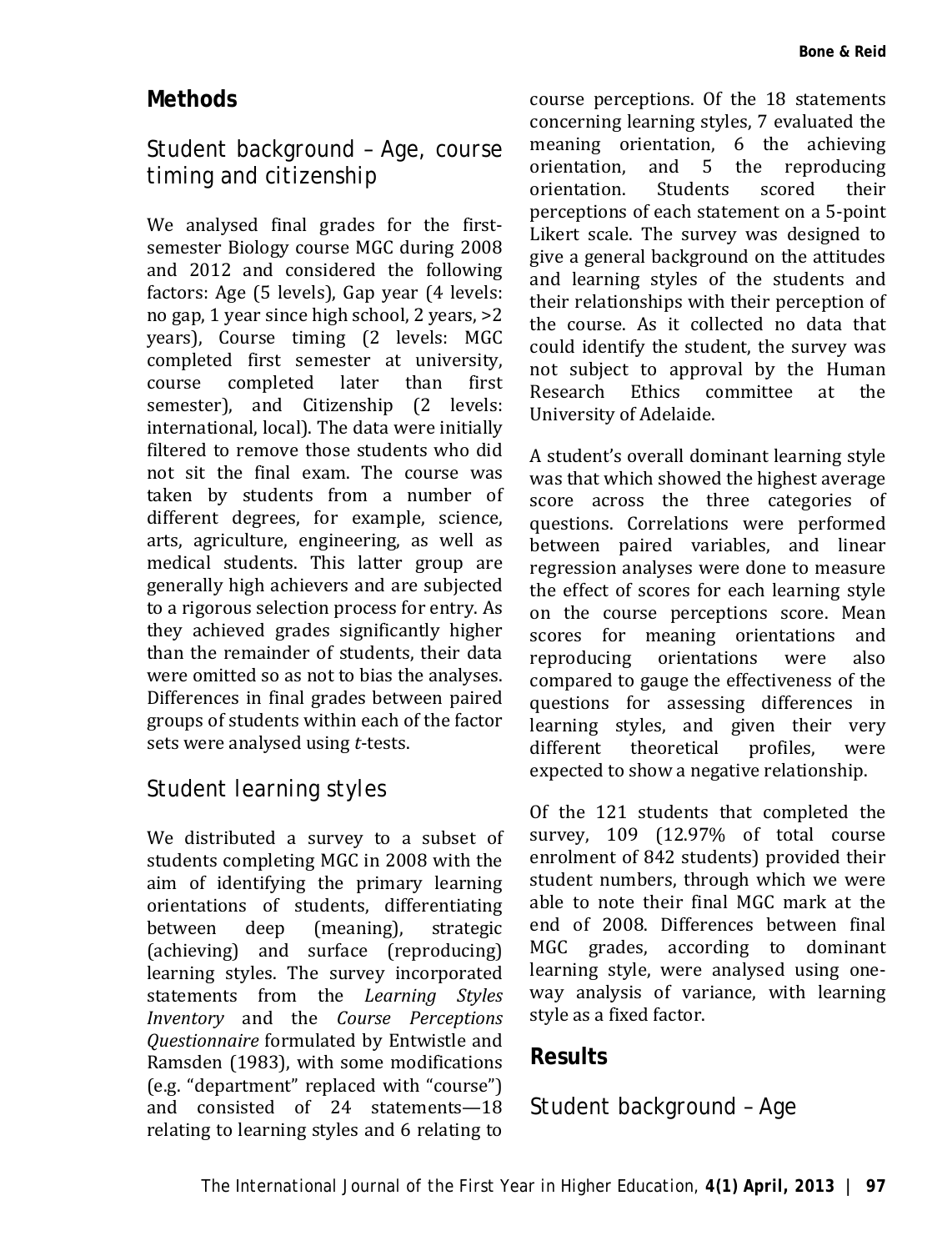As a general observation, the variation in MGC grades was low for students coming directly from high school, but increased in each of the older age classes. Grades were generally highest for the younger student age classes of 19 years or less in both 2008 and 2012 (see Figure 1). In both 2008 and 2012, students aged 22–24 obtained significantly lower marks than the mean (2008: *p* = .021, *d* = 0.161; 2012: *p* = .03, *d* = 0.131). Students 25 years and older achieved significantly lower grades than the mean in 2008 ( $p = .011$ ,  $d = 0.162$ ), but in 2012 gained grades similar to the youngest students that were also no different to the mean for that year (see Figure 1).

# *Student background – Course timing*

In 2008, MGC grades were very similar for those who proceeded directly from high school to university and those who took a single gap year (see Table 1). Grades for students with a gap of 2 years or more were lower than the mean, but owing to small sample sizes and high variation, were only significantly lower in the group that took a gap of over 2 years. In 2012, gaps of 1 or 2 years were detrimental to performance, with the difference between no gap and 2 gap years being particularly large (64.6 versus 56.7).

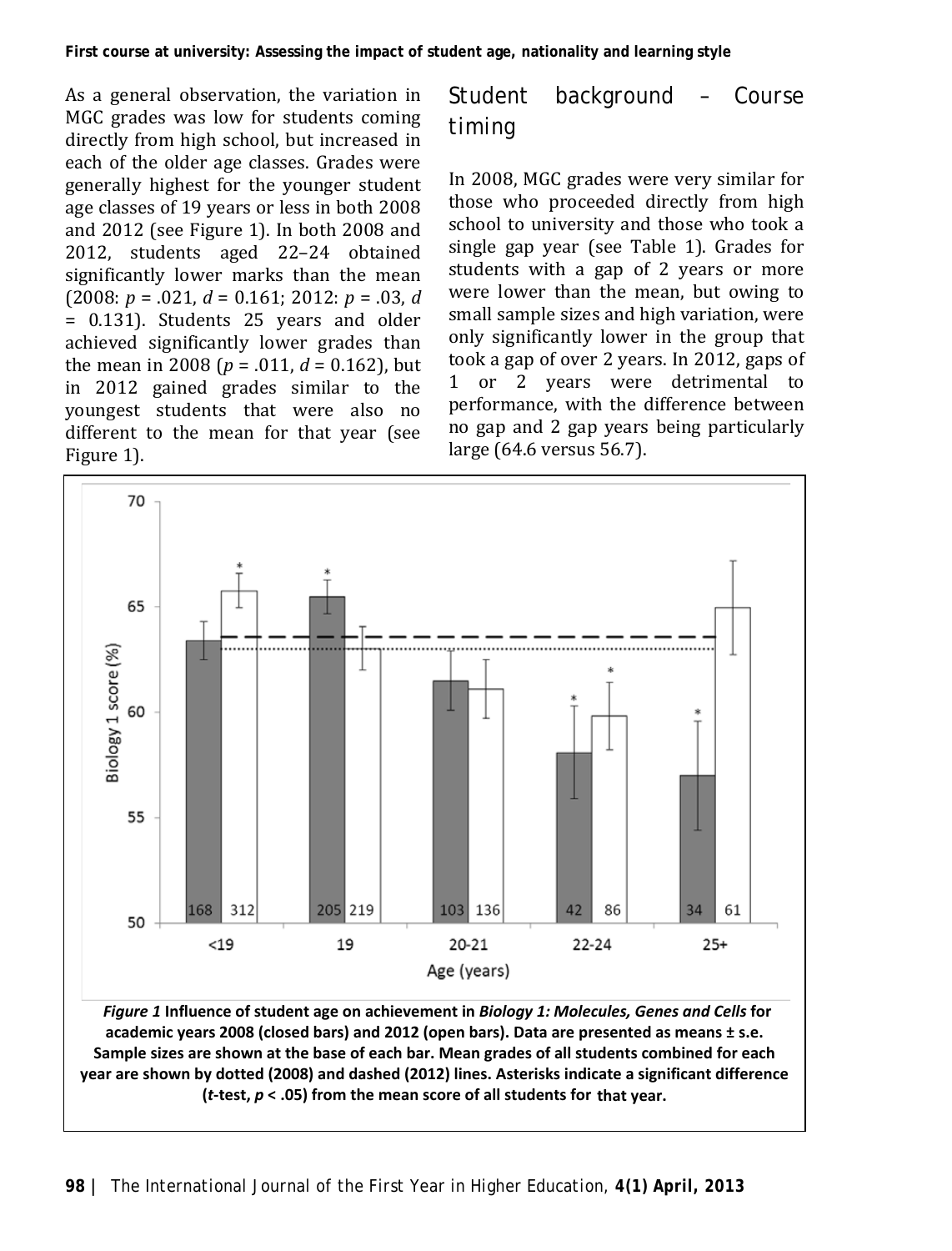However, the grades of students who took more than 2 gap years were not significantly different to those coming directly from school. To try to separate the impacts of adjusting to a changed academic environment from the different expectations for passing a subject, grades were analysed for those students for whom MGC was their first subject at university, and for those who had done other courses before undertaking MGC.

Most students who took MGC did so in their first semester of university. For those who commenced the course one or more semesters of study after enrolment, grades were significantly lower in both 2008 and 2012 (see Table 2).

To try to separate the impacts of adjusting to a changed academic environment from the different expectations for passing a subject, grades were analysed for those students for whom MGC was their first subject at university, and for those who had done other courses before undertaking MGC. Most students who took MGC did so in their first semester of university. For those who commenced the course one or more semesters of study after enrolment, grades were significantly lower in both 2008 and 2012 (see Table 2).

### *Student background – Citizenship*

The University of Adelaide attracts large numbers of students from overseas, particularly Asia. Many of these students struggle with English and experience problems adjusting to the culture. Despite these potential difficulties, international students performed significantly better than local students (see Table 3).

Comparing the grades of international students from countries in which English is

not an official language or the language of instruction in schools (predominantly China and Korea), with those from countries with an English background (predominantly Malaysia, Hong Kong and Sri Lanka) showed that the former group performed significantly worse (see Table 4), but still as well as local students.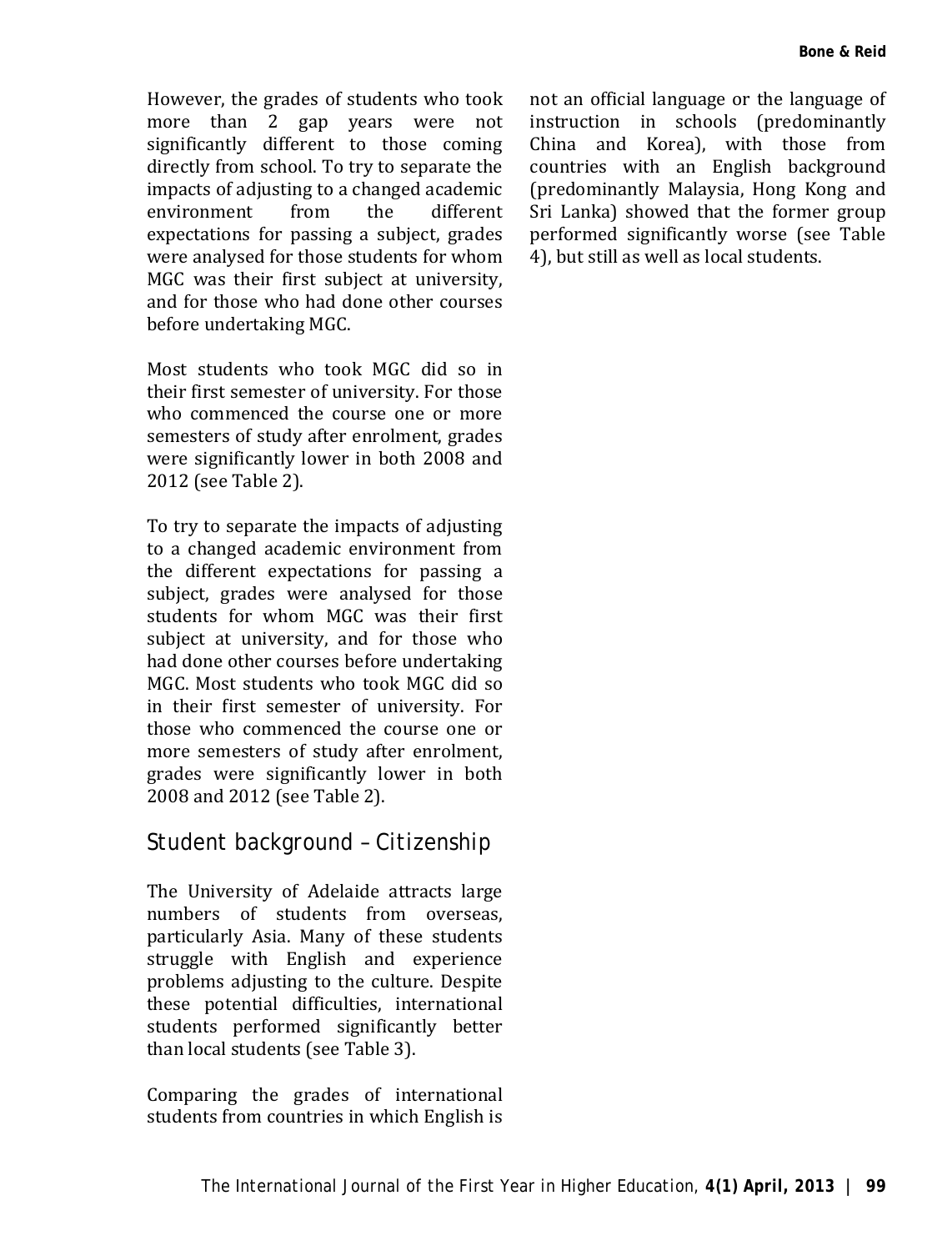| Table 1: Comparison of grades in Molecules, Genes and Cells for students who continued directly from<br>high school (no gap) and those who took a break of 1 or more years before taking the subject. Data are<br>means ± s.e. with sample numbers in parentheses. Different superscript letters in the same row<br>indicate significant differences between pairs (p<.05). |                                   |                         |                       |                         |  |  |  |  |
|-----------------------------------------------------------------------------------------------------------------------------------------------------------------------------------------------------------------------------------------------------------------------------------------------------------------------------------------------------------------------------|-----------------------------------|-------------------------|-----------------------|-------------------------|--|--|--|--|
|                                                                                                                                                                                                                                                                                                                                                                             | Grade (%)                         |                         |                       |                         |  |  |  |  |
| Year                                                                                                                                                                                                                                                                                                                                                                        | No gap                            | 1 year                  | 2 years               | >2 years                |  |  |  |  |
| 2008                                                                                                                                                                                                                                                                                                                                                                        | 62.0 ± 0.6 (289) <sup>a</sup>     | 62.6 ± 1.4 $(92)^{a}$   | 58.0 ± 3.2 $(24)^a$   | 58.1 ± 1.8 $(64)^{b}$   |  |  |  |  |
| 2012                                                                                                                                                                                                                                                                                                                                                                        | $64.6 \pm 0.7$ (419) <sup>a</sup> | $61.2 \pm 1.4(122)^{b}$ | 56.7 ± 2.2 $(50)^{b}$ | $62.3 \pm 1.5(113)^{d}$ |  |  |  |  |
| Table 2: Final grades for students who completed Molecules, Genes and Cells in their first semester at<br>university compared to those who completed 1 or more semesters of study before taking the course.<br>Data are means ± s.e. with sample numbers in parentheses.<br>Grade (%)                                                                                       |                                   |                         |                       |                         |  |  |  |  |
| Semesters since first enrolment                                                                                                                                                                                                                                                                                                                                             |                                   |                         |                       |                         |  |  |  |  |
|                                                                                                                                                                                                                                                                                                                                                                             | Year                              | 0                       | >0                    | $p$ value (t-test)      |  |  |  |  |
|                                                                                                                                                                                                                                                                                                                                                                             | 2008                              | $63.2 \pm 0.7$ (362)    | $56.3 \pm 1.6 (59)$   | .0001                   |  |  |  |  |
| 2012                                                                                                                                                                                                                                                                                                                                                                        |                                   | $63.6 \pm 0.6$ (634)    | $59.6 \pm 1.9$ (80)   | .0279                   |  |  |  |  |
| Table 3: Comparison of the performance of international and local student in Biology1: Molecules,<br>Genes and Cells. Data are means ± s.e. with sample numbers in parentheses.<br>Grade (%)                                                                                                                                                                                |                                   |                         |                       |                         |  |  |  |  |
|                                                                                                                                                                                                                                                                                                                                                                             | Year                              | Local                   | International         | $p$ value (t-test)      |  |  |  |  |
|                                                                                                                                                                                                                                                                                                                                                                             | 2008                              | $61.4 \pm 0.6$ (463)    | $68.4 \pm 2.0$ (50)   | .0007                   |  |  |  |  |
|                                                                                                                                                                                                                                                                                                                                                                             | 2012                              | $63.0 \pm 0.6$ (707)    | $67.1 \pm 1.4$ (108)  | .0005                   |  |  |  |  |
|                                                                                                                                                                                                                                                                                                                                                                             |                                   |                         |                       |                         |  |  |  |  |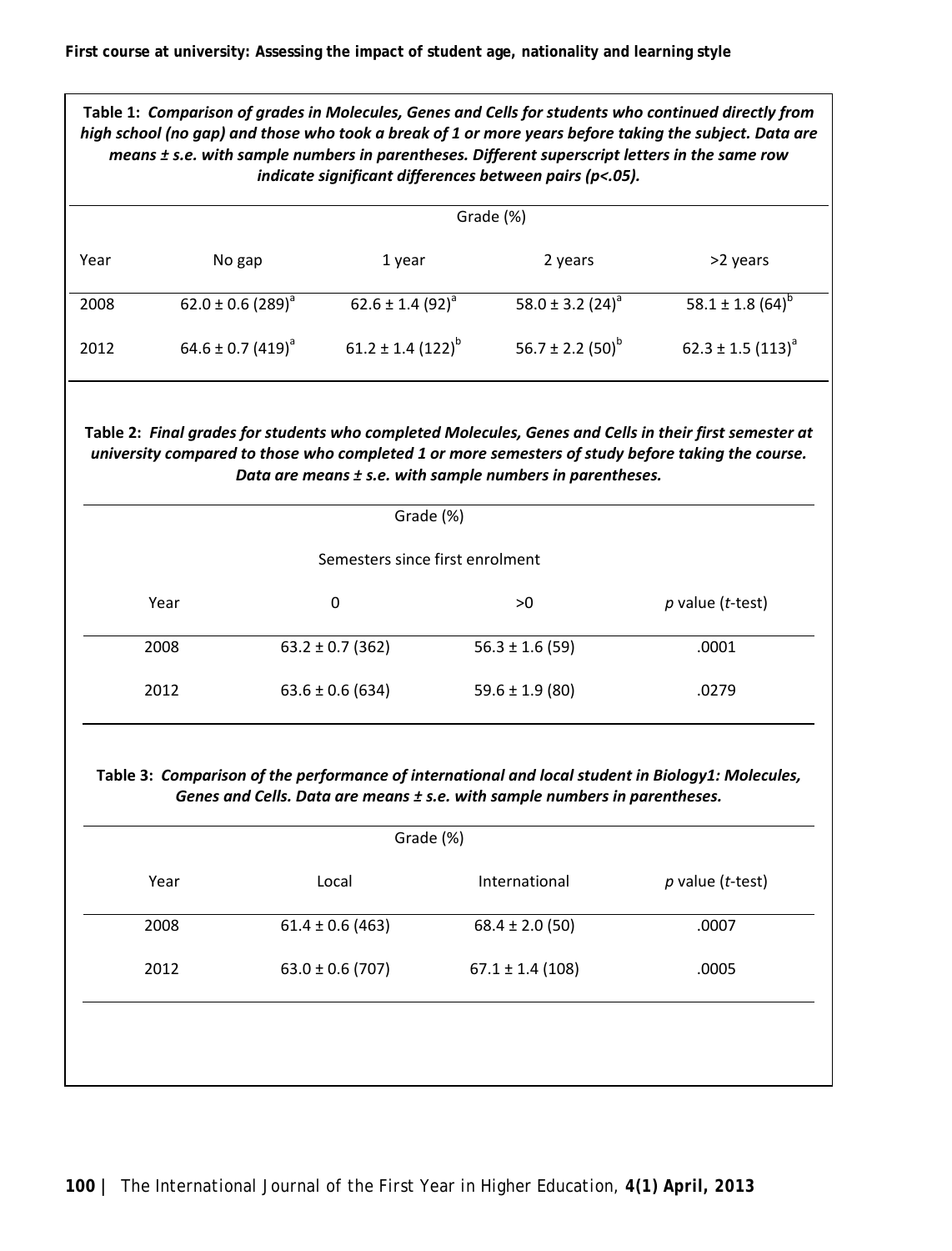#### *Student learning styles*

Mean scores for most questions did not deviate markedly from the median, neutral response of 3, with the exception of those Mean scores for course perceptions were significantly positively associated with those for meaning orientation  $(F_{1,119} =$ 18.128,  $p < .001$ ,  $r^2 = 0.132$ ). Course<br>perception scores were positively perception scores were positively correlated with achieving orientation

**Table 4:** *Comparison of the performance of international students from an English-speaking*  background with those from countries where English is not an official language or a language of *instruction in schools. Data are means ± s.e. with sample numbers in parentheses.*

| Grade (%) |                     |                      |                    |  |  |  |
|-----------|---------------------|----------------------|--------------------|--|--|--|
| Year      | English speaking    | Non-English speaking | $p$ value (t-test) |  |  |  |
| 2008      | $72.0 \pm 2.3$ (31) | $61.1 \pm 4.6$ (15)  | .021               |  |  |  |
| 2012      | 73.1 ±1.7 (41)      | $65.0 \pm 2.4$ (37)  | .006               |  |  |  |

for two survey questions. The question *I like to be told precisely what to do in essays and other assignments*, representing how bound to the syllabus students are, and<br>forming part of the reproducing forming part of the reproducing orientation score, generated the highest overall strongly positive response, with a mean score of 4.28(±0.07 s.e.) out of 5. The question *I spend a good deal of my spare time finding out more about interesting topics which have been discussed in class*, representing a measure of intrinsic motivation and forming part of the meaning orientation score, generated the lowest overall strongly negative response, with a mean score of  $2.41(\pm 0.09 \text{ s.e.})$  out of 5. Most students (*n =* 67, 55.37%) showed a dominant reproducing orientation (e.g. rote learning), with 28 students (23.14%) showing an achievement orientation (e.g. strategic learning), and 26 students (19.01%) a dominant meaning orientation (e.g. interest in the material, application of information). Three students (2.48%) were recorded as not having a dominant learning style.

scores (*r* = 0.273) and negatively correlated with reproducing orientation scores  $(r = -0.119)$ , but these linear relationships were not significant. relationships were not significant. Reproducing and meaning orientations showed a weak, non-significant negative relationship ( $r = -0.199$ ), and 17 students recorded a positive mean score for both meaning and reproducing orientations.

Of the 109 students surveyed, 100 completed MGC and recorded a final grade for the course. Students with a dominant meaning learning orientation had the highest overall MGC grade, but there were no significant differences between final MGC grades for students with dominant reproducing  $(n = 55)$ , achievement  $(n = 26)$ and meaning  $(n = 19)$  orientations  $(F_{2.98} =$ 1.809, *p* = .169; see Figure 2).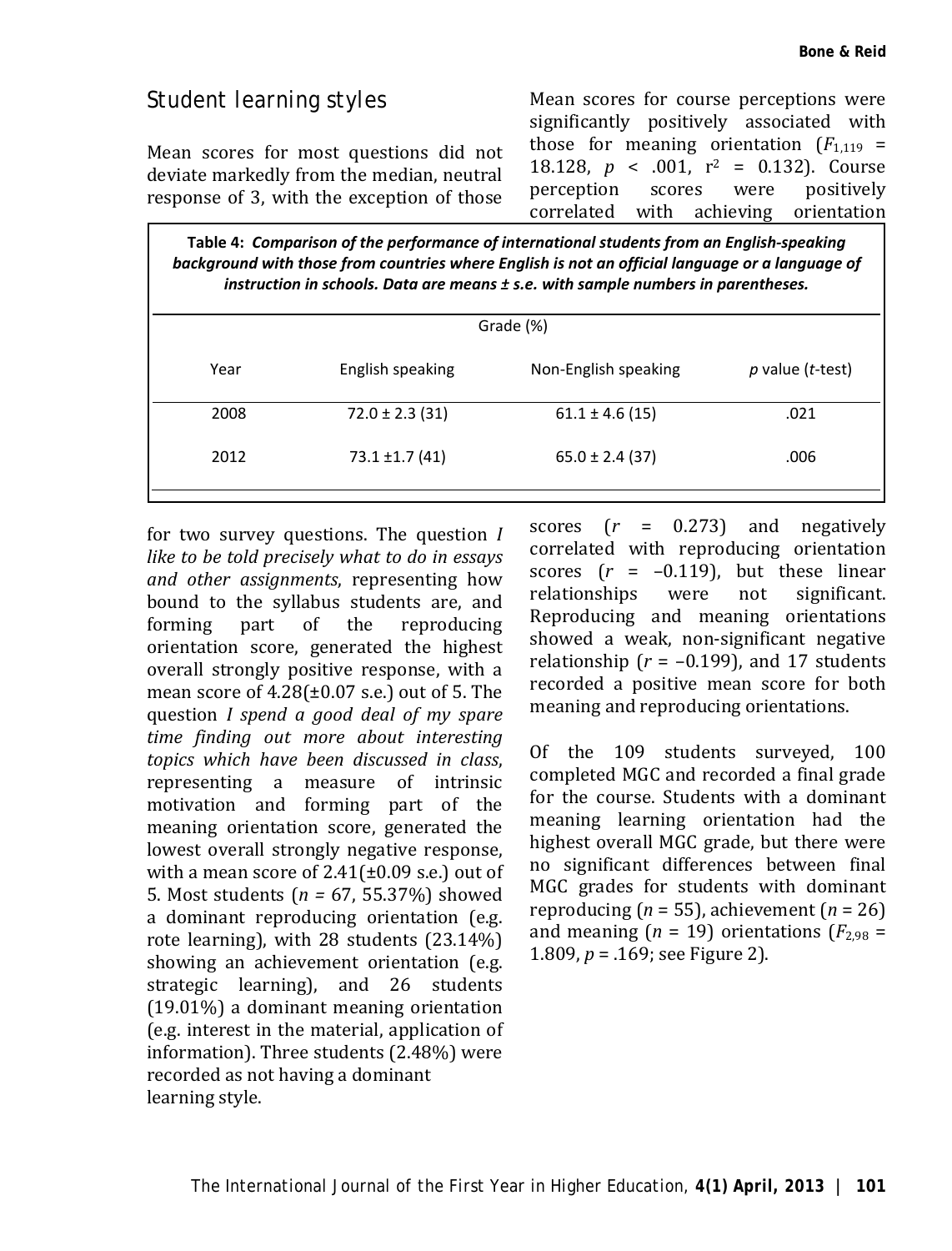

### **Discussion**

# *Student background – Age and course timing*

In a previous paper examining the same student cohort (Bone & Reid, 2011), we showed that students with biology learning in high school did not have significantly higher grades in *Molecules, Genes and Cells* in their first year at university. Potential<br>differences in teaching styles and differences in curriculum within the two learning environments are the most likely influences on how well students are able to adjust to the transition. In this current paper, we have focussed on several aspects of a student's background that could be expected to influence performance. The data show that younger students are generally more likely to do better than older students, which may have more to do with continuity of study than with age *per*  *se*. This perception is supported by the data gaps between high school and university, which showed that students who progressed directly to university obtained higher marks than those who took gap years. However, a sharp reversal of this trend was seen in 2012 for students aged 25 and over; in this group, marks were higher than the overall average.

Changes made to MGC between 2008 and 2012 may have been of benefit to students older than 25. In 2012, the curriculum and teaching staff were the same but assessment modes were altered and access to online material was made easier. These students most probably returned to study after an extended period in the workforce, and thus were more likely to have family and financial pressures that limited their attendance at university. By 2012, all lectures were made available online in a number of formats which, coupled with cheaper and faster internet services, would have provided a greater flexibility for these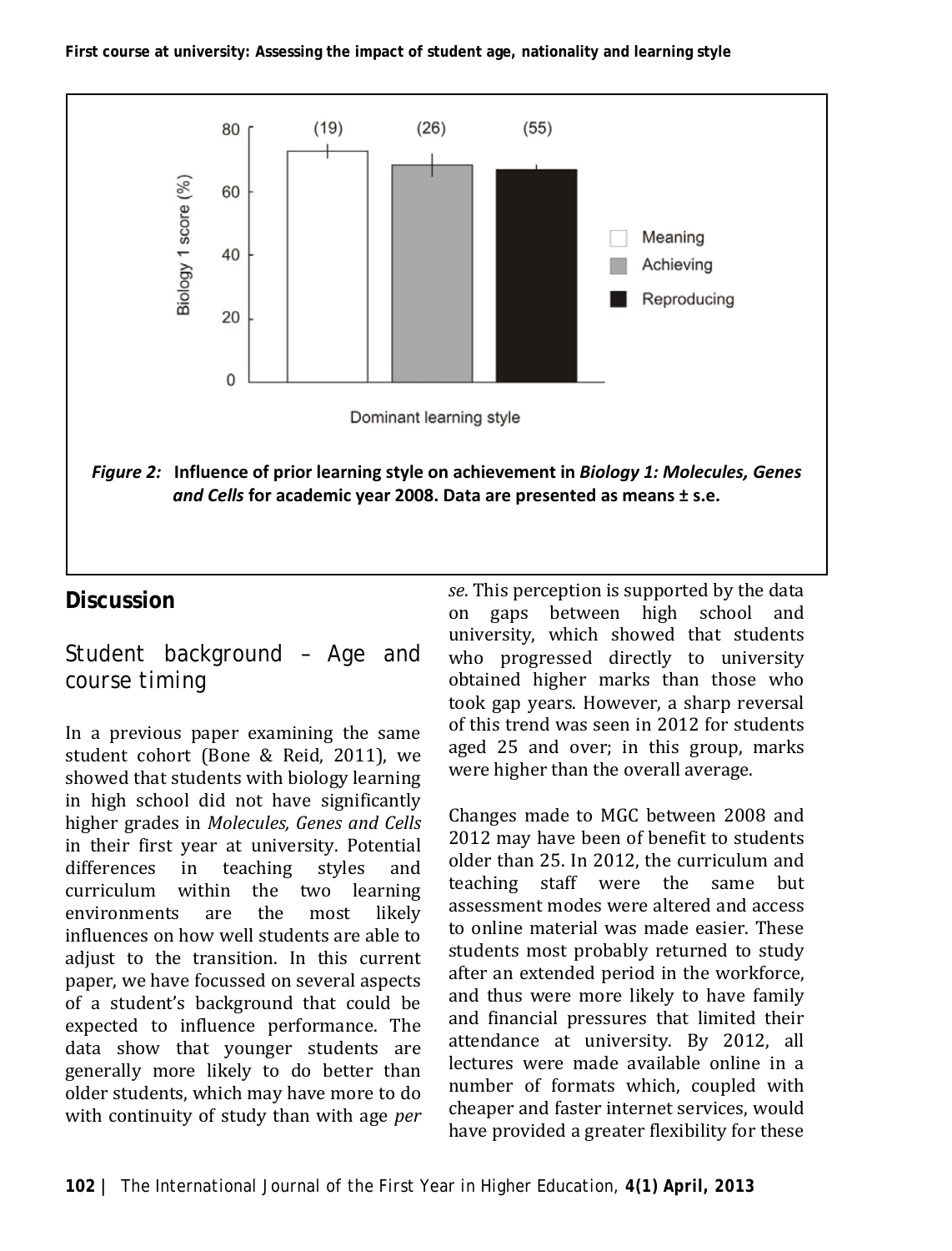students, with respect to when and how they accessed lectures. McKenzie and Gow<br>(2004) also showed that learning (2004) also showed that learning strategies of mature age students may be more influential than their academic background, suggesting that continued strategies to improve access to materials,<br>along with measures to increase along with measures to increase engagement within these groups, may enhance performance in MGC. It is now obvious from numbers of all student groups attending lectures in the course that many are choosing to watch lectures online rather than live in a lecture theatre.

The transition to university involves both adjustment to a different learning environment and an understanding of how to approach assessment tasks to achieve the best outcome (Krause et al., 2005; Rennie, Goodrum & Hackling, 2001). In high school, attendance and assessments are closely monitored, and there is a close relationship between teacher and student. The university situation is quite different independent learning is encouraged and the student is expected to be much more self-reliant (Crisp et al., 2009; Krause et al., 2005; Terenzini et al., 1994). Attendance at lectures is generally recommended but not made compulsory, and there are few safety nets for students who struggle; this issue is now being addressed in some institutions<br>via first-vear mentoring and other first-year mentoring programs (e.g. Schrader & Brown, 2008). If students take a semester or two to adjust to changes, we might expect them to perform better in the same subject taken later in the degree program. However, this does not appear to be the case for MGC, with students who took the course in later semesters achieving significantly lower grades than those for students who completed it in their first semester. Interpretation of these data is complicated by the possibility that those who

completed MGC later did so as it was not core to their chosen academic pathway. Such introductory biology subjects are<br>frequently selected by students in frequently selected by students humanities and engineering degrees to broaden their knowledge, but most do not progress to biology in second or third years.

#### *Student background – Citizenship*

International university students face far greater challenges than domestic students, both academically and socially (Sawir, 2005), and these challenges may be at their most imposing in first semester. For most students, the first semester of university will be the first time that they have lived in a foreign country and for many, the first time they have lived away from home. For those coming from non-English-speaking backgrounds, there are the additional difficulties in dealing with language and accent that may influence their ability to understand lecturers, and to complete written assessments in a new learning environment (Ramsay, Baker, & Jones, 1999; Sawir 2005). Other challenges such as settling into accommodation, adjusting to local social norms and building support networks are likely to influence academic performance, and more profoundly in the early stages, with access to support services often critical to their level of engagement (Ramsay et al.). Hence, there are many reasons to expect that international students would struggle in their first semester. Yet the data show the opposite outcome, with international students performing better than local students, 7% better in 2008 and 4% in 2012. Separation of students into those from countries in which English is an official language or a language of language or a language instruction in schools, and those in which it was not, revealed that language was a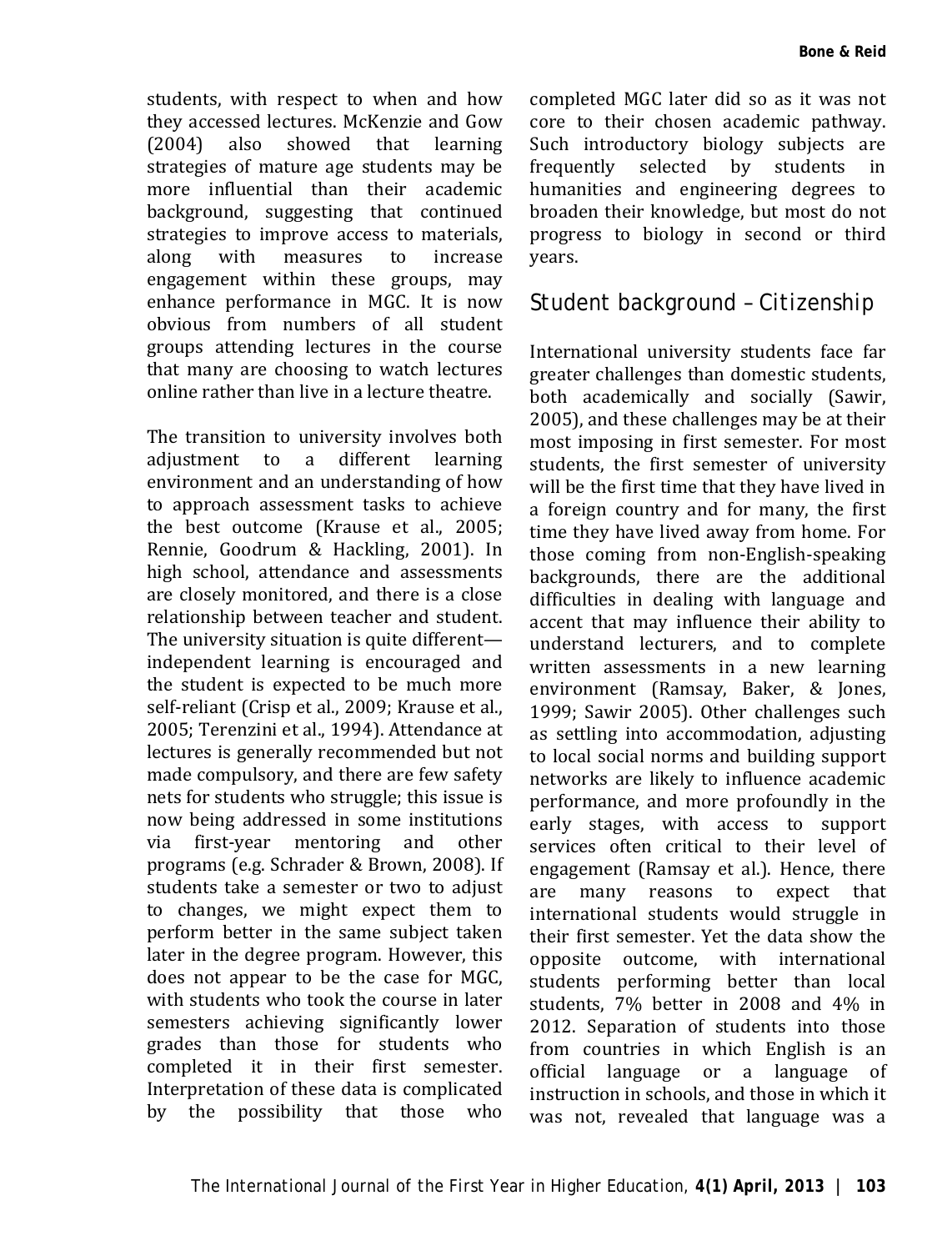significant factor. Scores of students from non-English-speaking backgrounds were no higher, but also no lower, than those of domestic students. When considered independently, international students from<br>English-speaking countries achieved English-speaking countries achieved grades that were around 10% higher than local students in both 2008 and 2012. Lower language proficiency therefore appears to be a strong impediment to grade achievement for students from non-English-speaking countries in MGC. This outcome could potentially originate from lower levels of confidence, or from differences in the use of language in their prior and current study experiences (Sawir). Regular use of lectures and other didactic styles can also exacerbate language issues (Ramsay et al.). Further examination of the performance of these student groups in later semesters would be beneficial, as one would expect the language skills of all international students to improve with time.

Without a much larger sample group and use of different research methods, we cannot identify with confidence the main factors contributing to higher performance in international students. Prior studies have suggested that international students may show higher levels of both intrinsic motivation (Niles, 1995; Ramburuth & McCormick, 2001) and motivation to seek family approval (Niles). Within our study<br>group, another important difference group, another important between local and international students likely had a strong bearing on success. Most domestic students pay only a minor proportion of their tuition costs, and can defer payment until the end of their degree. In contrast, most of the international students are full-fee-paying and therefore have early financial pressures to succeed. Other likely influences on students' motivation are a desire to return to family as early as possible, and the high cost of living in Australia compared to their home country. These considerations would provide students with a greater incentive to succeed and therefore to work harder and seek help more often.

# *Student learning styles*

A high proportion of the sampled 2008 cohort of MGC students appeared to be utilising approaches to learning that emphasised the superficial reproduction of course material, at the expense of a more independent learning style. Such "reproducing" or "surface" approaches to learning (Biggs, 1985; Entwistle & Ramsden, 1983; Entwistle & Tait, 1990) are common amongst students in their early tertiary years, and could potentially stem from students retaining study habits that served them well in high school (Cook & Leckey 1999). Alternatively, course material may be presented in a way that<br>encourages surface learning and encourages surface learning and memorisation, or students may perceive material as only being able to be learnt using surface approaches (Gow & Kember, 1990; Ramsden, 1983). In first year, students are under considerable pressure and are dealing with many issues for the first time. Surface approaches to learning could therefore be adopted by students with time constraints and those that feel overloaded with information; overloading that could discourage involvement in the course, despite a general willingness to engage with the subject matter (Gow & Kember).

Included in this survey was a measure of the perceptions that students held for the course. Students with positive perceptions may also be more motivated and engaged with the subject matter, and more likely to adopt effective learning and study methods that lead to academic success (Brass,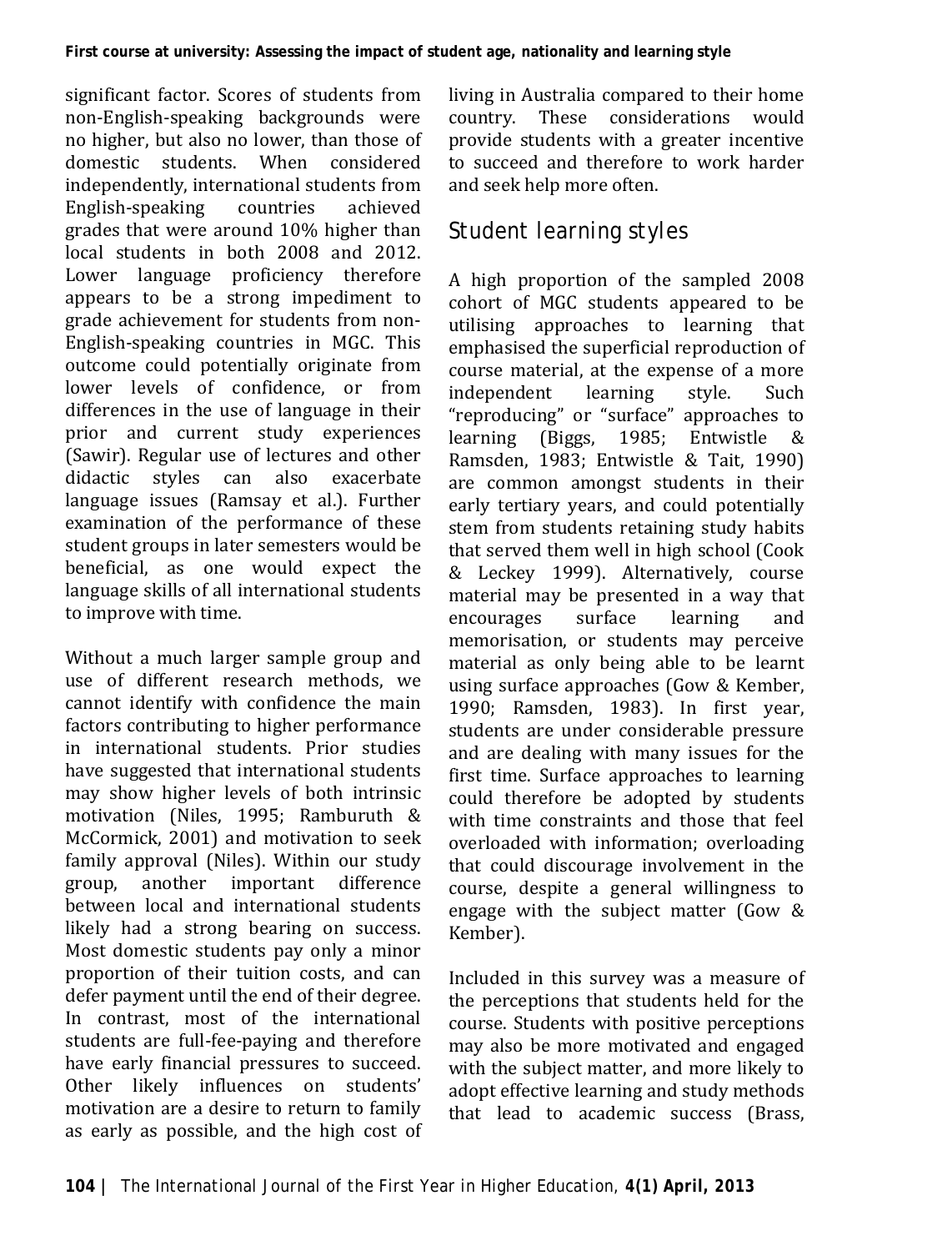Gunstone, & Fensham, 2003; Drysdale, Ross, & Schulz, 2001; Tinto, 1975; Watkins, 1983).

Although there are clear ongoing advantages to adopting deep approaches to learning, there was no academic benefit to adopting deep approaches in MGC. It is important to note that these approaches to learning are not fixed, with students commonly using different strategies to tackle different tasks (Eley, 1992), and tending to adopt deeper approaches as they progress through their university degrees (Gow & Kember, 1990). However, the general finding that most students were using reproducing strategies in MGC suggests that learning activities within the course may not encourage independent learning. Varied assessment and practical tasks can cater for students' different learning styles (Entwistle & Tait, 1990); changes to the way we teach can also have a positive effect on the ways that students learn, encouraging active learning and higher levels of engagement (Baldwin & Koh, 2012; Biggs, 1999) and generally improving performance (Harris et al., 2007). Providing a range of activities and assessments that encourage independent, active learning strategies is a common challenge for educators in large first-year science courses, but these changes to the curriculum can influence the dominant learning styles of students, even within the first year (Walker et al., 2010). Ongoing developments in assessment within MGC could therefore lead to improvements in<br>students' learning approaches and approaches performance in future years.

#### **Conclusions**

This study focussed on patterns of achievement of students who completed their first semester biology course. Our findings support the view that success at university benefits from the momentum and discipline that is carried over from high school study. However, the perception that taking a break between secondary and tertiary study can improve student focus and lead to higher grade achievement was not supported by the data obtained. Mature-age students generally achieved grades that were significantly lower than the class average in the first year of analysis. Examining the role of changing technologies in allowing greater flexibility in accessing learning material may inform ongoing strategies—particularly those that acknowledge adult learning principles—to increase engagement and productive learning styles in students with off-campus commitments. On average, international students achieved higher grades than local students, but this was more pronounced<br>for students from English-speaking English-speaking backgrounds. Further investigation of how language proficiency might enhance learning in the sciences would elucidate the differences that we found within groups of international students, and examination of motivation sources for local and international students would be informative. Students adopted a range of learning styles but all resulted in a similar level of achievement. Additional consideration of student backgrounds to these analyses will help instructors tailor their learning materials to cater to differing student needs.

#### **Acknowledgements**

This project was funded through a Learning and Teaching grant awarded to E. Bone, R. Reid and G. Booker by the Office of the Vice-Chancellor (Academic) at the University of Adelaide.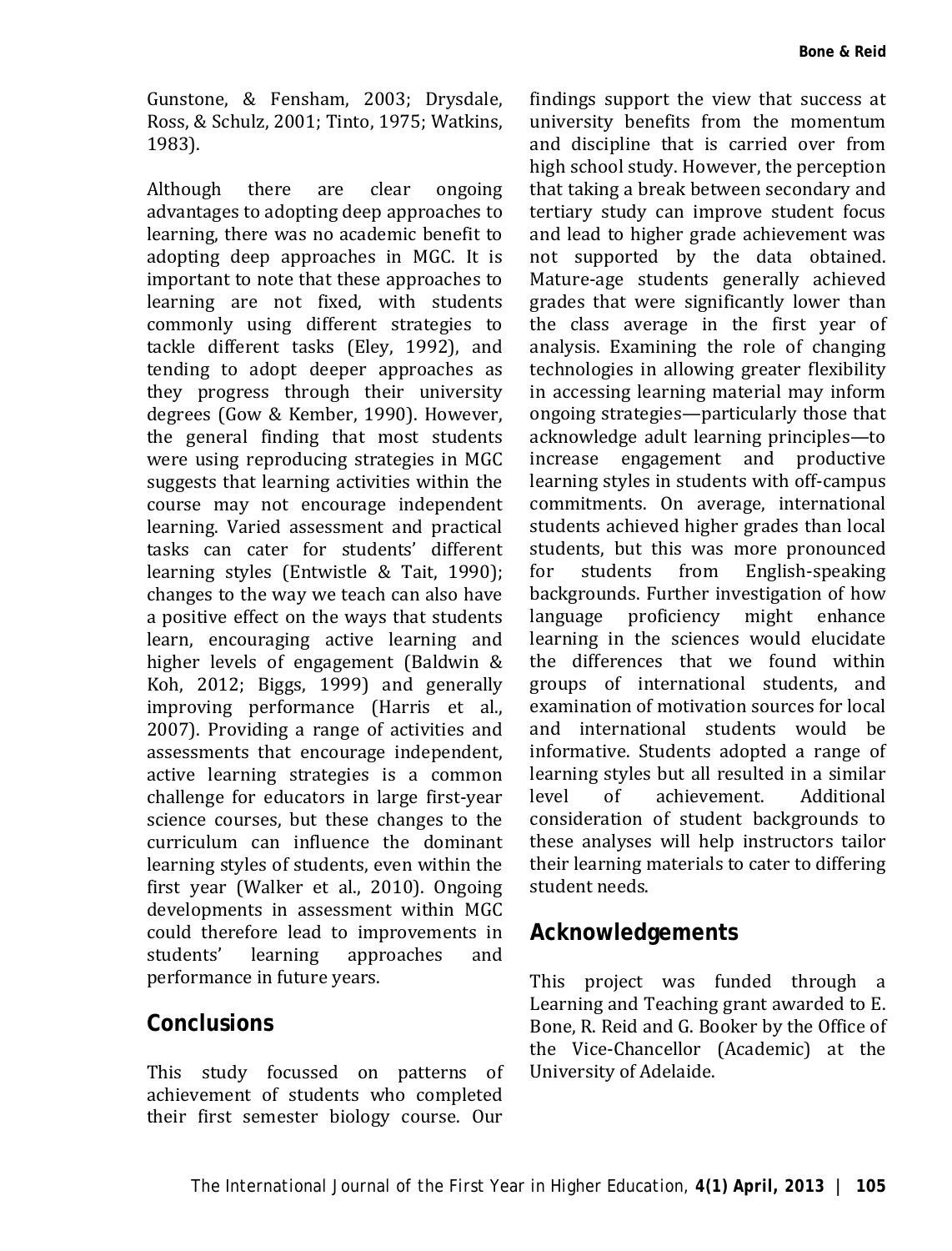#### **References**

- Baldwin, A., & Koh, E. (2012). Enhancing student engagement in large, non-disciplinary first year survey courses. *International Journal of Teaching and Learning in Higher Education, 24*(1), 113-121.
- Biggs, J. (1985). The role of metalearning in study processes. *British Journal of Educational Psychology,* 10.1111/j.2044-8279.1985.tb02625.x
- Biggs, J. (1999). What the student does: Teaching for enhanced learning. *Higher Education Research and Development, 18*(1), 57-75. doi: 10.1080/0729436990180105
- Bone, E., & Reid, R. (2011). Prior learning in biology at high school does not predict performance in the first year at university. *Higher Education Research and Development, 30*(6), 709-724. doi: 10.1080/07294360.2010.539599
- Brass, C., Gunstone, R., & Fensham, P. (2003). Quality learning of physics: Conceptions held by high school and university teachers. *Research in Science Education, 33*, 245-271. doi: 10.1023/A:1025038314119
- Cook, A., & Leckey, J. (1999). Do expectations meet reality? A survey of changes in first-year student opinion. *Journal of Further and Higher Education, 23*(2), 157-171. doi: 10.1080/0309877990230201
- Crisp, G., Palmer, E., Turnbull, D., Nettelbeck, T., Ward, L., LeCouteur, A., Sarris, A., Strelan, P., & Schneider, L. (2009). First year student expectations: Results from a universitywide student survey. *Journal of University Teaching & Learning Practice, 6*(1), 11-26.
- Drysdale, M., Ross, J., & Schulz, R. (2001). Cognitive learning styles and academic performance in 19 first-year university courses: Successful students versus students at risk. *Journal of Education for Students Placed at Risk*, *6*(3), 271-289. 10.1207/S15327671ESPR0603\_7
- Entwistle, N., & Ramsden, P. (1983). *Understanding student learning*. London, UK: Croom Helm.
- Entwistle, N., & Tait, H. (1990). Approaches to learning, evaluations of teaching, and

preferences for contrasting academic environments. *Higher Education, 19*, 169- 194. doi: 10.1007/BF00137106

- Eley, M. (1992). Differential adoption of study approaches within individual students. *Higher Education, 23*(3), 231-254. doi: 10.1007/BF00145015
- Gow, L., & Kember, D. (1990). Does higher education promote independent learning? *Higher Education.* 10.1007/BF00133895
- Harris, K-L., Krause, K-L., Gleeson, D., Peat, M., Taylor, C., & Garnett, R. (2007). *Enhancing assessment in the biological sciences: Ideas and resources for university educators.* Retrieved fro[m www.bioassess.edu.au](http://www.bioassess.edu.au/)
- Krause, K-L., Hartley, R., James, R., & McInnis, C. (2005). *The first-year experience in Australian universities: Findings from a decade of national studies*. Centre for the Study of Higher Education, University of Melbourne: Melbourne, Australia. Retrieved from [http://www.griffith.edu.au/\\_\\_data/assets/](http://www.griffith.edu.au/__data/assets/pdf_file/0006/37491/FYEReport05.pdf) [pdf\\_file/0006/37491/FYEReport05.pdf](http://www.griffith.edu.au/__data/assets/pdf_file/0006/37491/FYEReport05.pdf)
- McKenzie, K., & Gow, K. (2004). Exploring the first year academic achievement of school leavers and mature-age students through structural equation modelling. *Learning and Individual Differences, 14*, 107-123. doi: 10.1016/j.lindif.2003.10.002
- Niles, F. (1995). Cultural differences in learning motivation and learning strategies: A comparison of overseas and Australian students at an Australian university. *International Journal of Intercultural Relations, 19*(3), 369-385. doi: 10.1016/0147-1767(94)00025-S
- Ramsay, S., Barker, M., & Jones, E. (1999). Academic adjustment and learning processes: A comparison of international and local students in first-year university. *Higher Education Research and Development, 18*(1), 129-144.
- Ramsden, P. (1983). The context of learning in academic departments. In F. Marton, D. Hounsell, & N. Entwistle (Eds.), *The experience of learning* (2nd ed., pp. 198- 216). Edinburgh, UK: Scottish Academic Press.